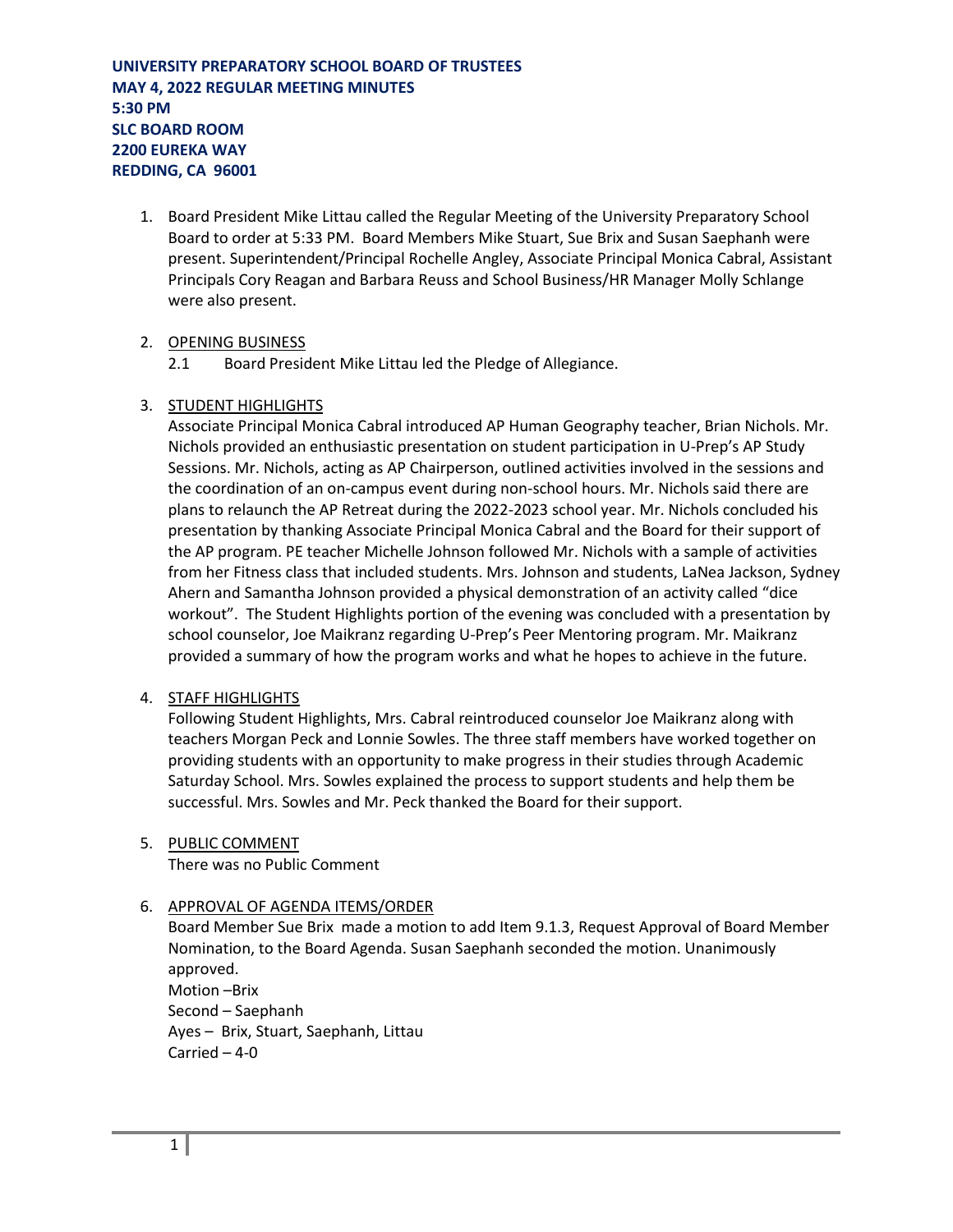#### 7. APPROVAL OF CONSENT AGENDA

That the Board approve the Consent Agenda as presented. Motion- Brix Second- Stuart Ayes- Brix, Stuart, Saephanh, Littau Carried-4-0

### 8. REPORTS

### 8.1 SUPERINTENDENT/PRINCIPAL REPORT

Superintendent/Principal Rochelle Angley shared that staff members Karen Bird and Lura Wilhelm both achieved incredible athletic accomplishments on a personal level with Mrs. Bird coming in  $7<sup>th</sup>$  overall in the Avenue of the Giants marathon and Ms. Wilhelm swam at the Ultra Swim Marathon and finished  $1<sup>st</sup>$  in the women's division and 2<sup>nd</sup> place overall. Ms. Angley said she is so pleased that U-Prep staff take care of themselves and have such healthy interests outside of their careers. Ms. Angley provided an update on AP and state testing and gave thanks to Monica Cabral for spearheading the assessments. Ms. Angley reported that U-Prep had a 100% participation at the high school level for state testing. Ms. Angley also thanked Mr. Reagan for assisting with state testing at the junior high level. Ms. Angley shared highlights of the school newsletter including athletics and final VAPA events.

### 8.2 BUSINESS REPORT

School Business/HR Manager Molly Schlange reported that May  $14<sup>th</sup>$  is the deadline for the May Revised Budget and she expects an announcement from Governor Newsome by May 15<sup>th</sup>. Mrs. Schlange add that the Legislature and the Assembly have both released their budget priorities and they appear to be aligned with messaging from school business managers around the state. Mrs. Schlange is feeling optimistic about funding and the budget model for the June meeting.

### 9. ACTION/DISCUSSION ITEMS

# 9.1 ADMINISTRATIVE – ACTION/DISCUSSSION

9.1.1 Request Approval of 2022-2023 Designation of CIF Representative (ACTION) Superintendent/Principal Rochelle Angley reported that she, Associate Principal Monica Cabral, and Athletic Director Steven Schuster will be the CIF Representatives for the 2022-2023 school year. Motion-Brix Second-Stuart Ayes-Brix, Stuart, Saephanh, Littau Carried-4-0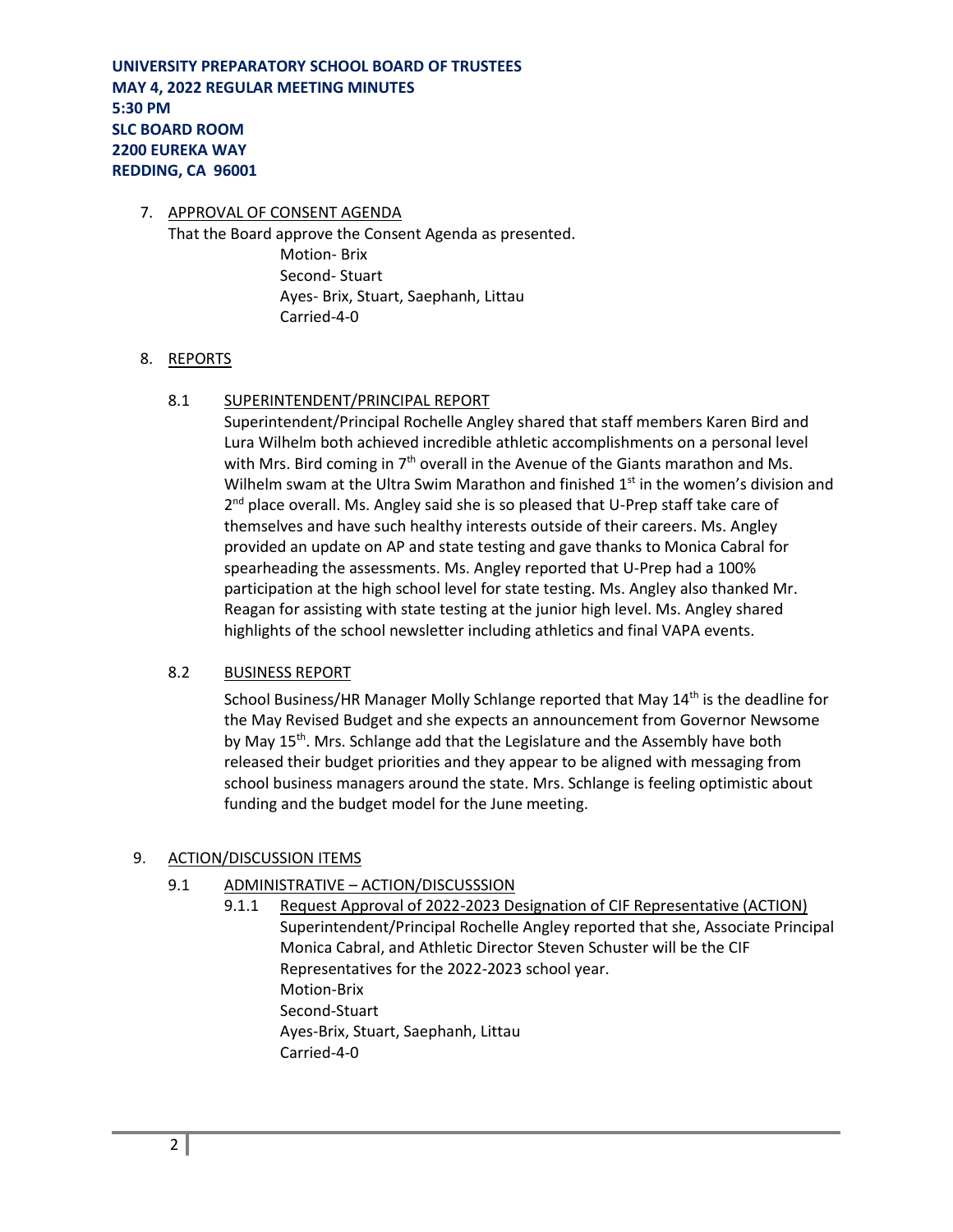- 9.1.2 PUBLIC HEARING: The Board may receive comments from the Public regarding the Proposed LCAP (Local Control Accountability Plan (DISCUSSION) The Board reviewed and discussed the proposed LCAP. No public comment.
- 9.2 HUMAN RESOURCES ACTION/DISCUSSION
	- 9.2.1 Request Approval of Employee Assignments for 2022-2023 (ACTION/DISCUSSION) Board Member Sue Bix made a motion to approve Employee Assignments for 2022-2023; Cory Reagan, Assistant Principal and Barbara Reuss, Assistant Principal. Motion –Brix Second – Saephanh Ayes – Brix, Stuart, Saephanh, Littau Carried –4-0
	- 9.2.2 Request Approval of Executive Assistant Position (ACTION/DISCUSSION) Board Member Sue Brix made a motion to approve the Executive Assistant Position. Motion - Brix Second - Stuart Ayes – Brix, Stuart, Saephanh, Littau Carried –4-0
	- 9.2.3 Request Approval of Classified Staff Reclassification (ACTION/DISCUSSION) Board Member Sue Brix made a motion to approve the reclassification of the following classified staff positions:
		- Student Safety Supervisor Attendance Technician Student Services Secretary Athletic/ASB Financial Clerk Resource Center Director Registrar Motion –Brix Second – Stuart Ayes – Brix, Stuart, Saephanh, Littau Carried –4-0

# 10. SUGGESTED FUTURE AGENDA ITEMS

Board Vice President Mike Stuart requested that information be provided in regards to the current use of technology in the school setting.